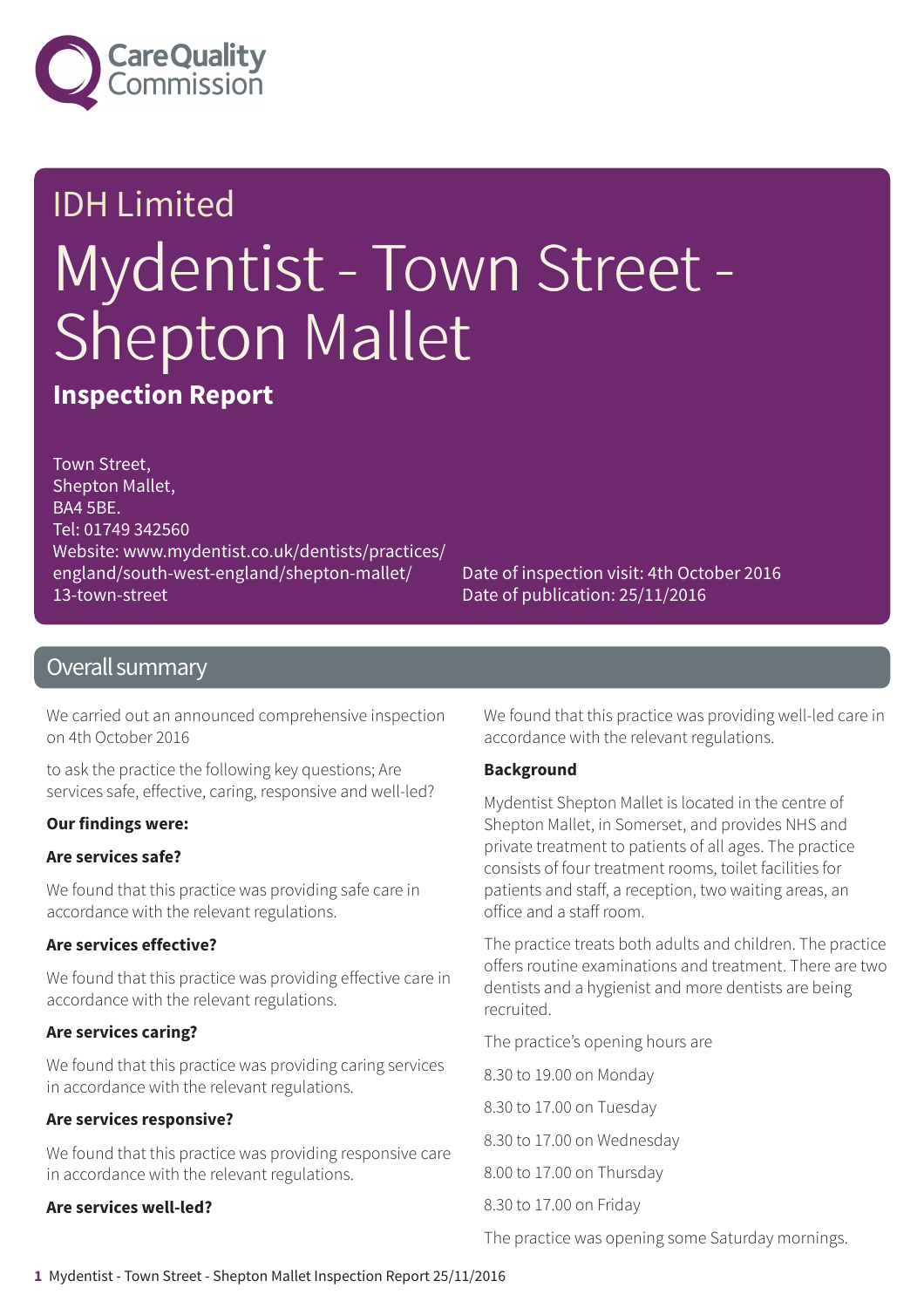# Summary of findings

Out of hours the practice provided contact information for an emergency helpline and the patient will be seen in 48 hours in the Somerset area.

We carried out an announced, comprehensive inspection 4th October 2016. The inspection took place over one day. The inspection was led by a CQC inspector. They were accompanied by a dental specialist advisor.

Before the inspection we looked at the NHS Choices website. In the previous year there had been 16 comments about the practice. The practice received an average of 4.5 stars. The organisation responded to all the comments and offered to follow up any outstanding issues with patients who responded.

For this inspection 7 people provided feedback to us about the service. Patients were positive about the care they received from the practice. They were complimentary about the service offered which most patients said was good and two said was excellent. They told us that staff were helpful and friendly. Patients told us that the practice was clean and hygienic. We received two negative comments that there was a long wait for available appointments.

#### **Our key findings were:**

• Safe systems and processes were in place, including a lead professional for safeguarding and infection control.

• Staff recruitment policies were appropriate and most of the relevant checks were completed. Staff received relevant training. The practice was recruiting more dentists.

• The practice had ensured that risk assessments were in place and that they were regularly reviewed.

• The clinical equipment in the practice was appropriately maintained. The practice appeared visibly clean throughout.

•The process for decontamination of instruments followed relevant guidance.

• The practice maintained all appropriate dental care records and patients' clinical details were updated suitably.

• Patients were provided with health promotion advice to promote good oral care.

• Written consent was obtained for dental treatment.

• One of the dentists was aware of what process to follow when a person lacked capacity to give consent to treatment.

• All feedback that we received from patients was positive; they reported that it was a caring and effective service.

• There were sufficient governance systems in place at the practice such as systems for auditing patient records and radiographs.

The two requirements from the previous inspection had been addressed.

There were areas where the provider could make improvements and should:

- Review the recruitment process to ensure that two written references are obtained when recruiting new staff.
- Review the arrangements for the storage of oxygen so that there is a suitable sign to show where a hazardous substance is being stored.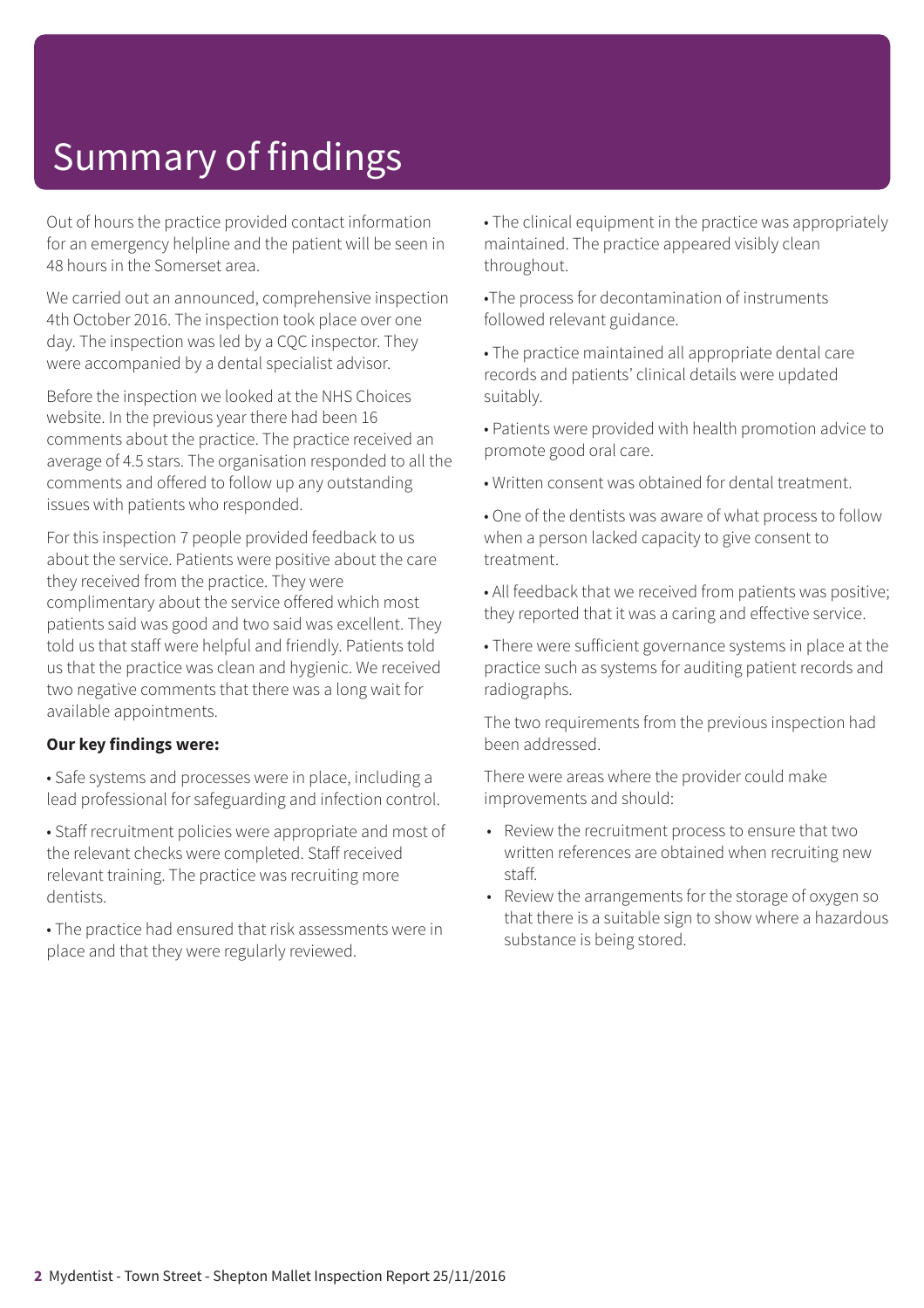### The five questions we ask about services and what we found

We always ask the following five questions of services.

#### **Are services safe?**

We found that this practice was providing safe care in accordance with the relevant regulations.

There were appropriate systems for reporting incidents and for learning from incidents. Staff had received training about safeguarding adults and children. There were policies about safeguarding and whistleblowing and staff knew how to report any concerns.

There were also arrangements for dealing with foreseeable emergencies, for fire safety and for managing risks to patients and to staff. There was a business continuity plan. Hazardous substances were managed safely.

Appropriate checks were being made to make sure staff were suitable to work with vulnerable people. However, two references were not always obtained. There were not always sufficient permanent dentists and the practice was managing this by employing locums and recruiting more dentists.

The necessary medicines were in place. Equipment was regularly serviced. X-rays were dealt with safely.

The surgeries were fresh and clean. We found that guidance about decontamination of instruments was being followed to reduce the risk of the spread of infection.

#### **Are services effective?**

We found that this practice was providing effective care in accordance with the relevant regulations.

The dentists took X-rays at appropriate intervals. The practice was checking the condition of the gums for every patient and they were checking for oral cancers. Patients completed medical history questionnaires and these were updated at each visit. The practice kept up to date with current guidelines and research. They promoted the maintenance of good oral health through information about effective tooth brushing. The dentist discussed health promotion with individual patients according to their needs.

The practice had sufficient staff to support the dentist. Staff received appropriate professional development and the expected training.

The practice had suitable arrangements for working with other health professionals and making appropriate referrals to ensure quality of care for their patients. Patients were asked for written consent to treatment. The dentist present during the inspection showed understanding about the Mental Capacity Act 2005 (MCA) and what they would do if an adult lacked the capacity to make particular decisions for themselves.

**No action**

**No action**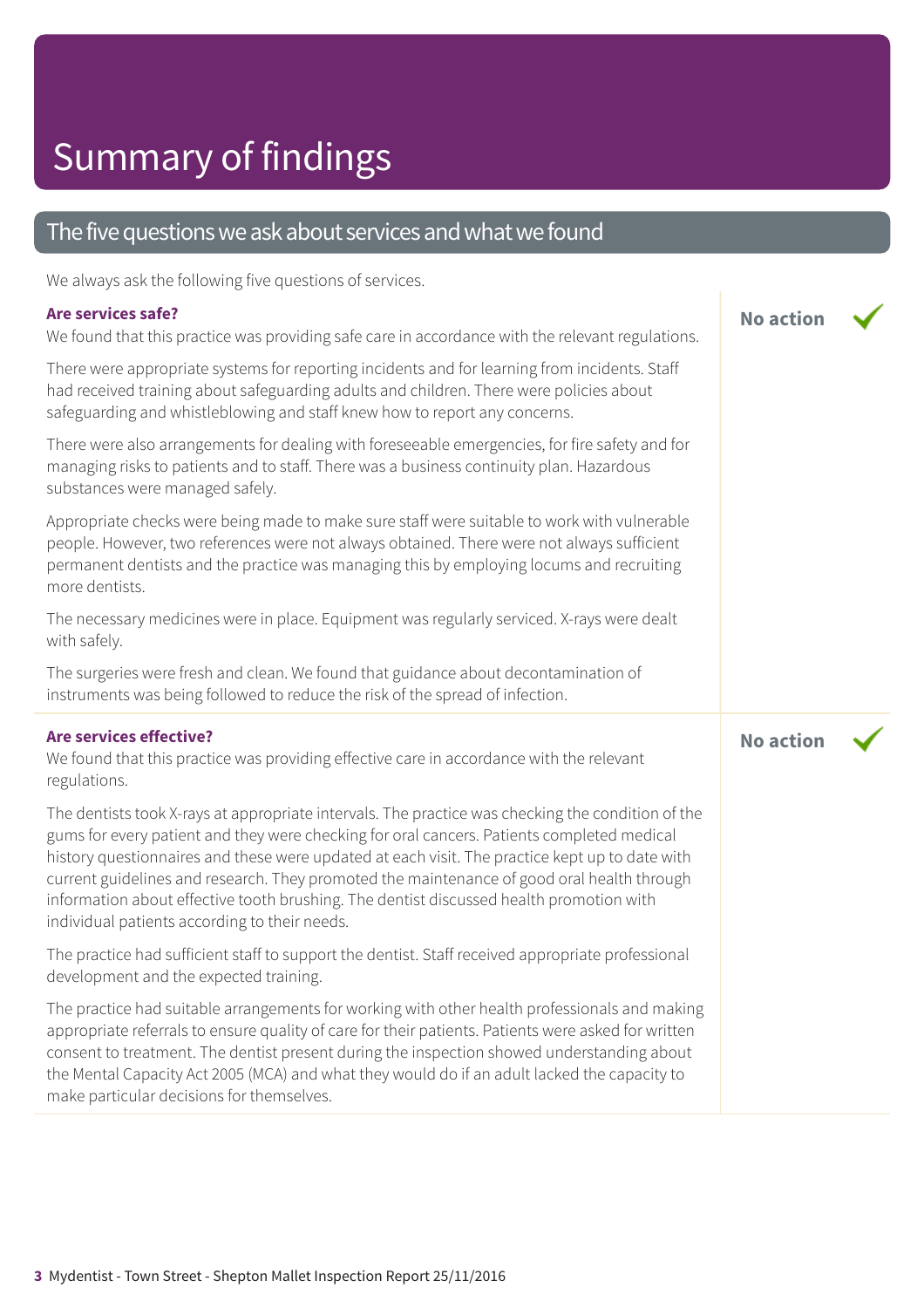# Summary of findings

| <b>Are services caring?</b><br>We found that this practice was providing caring services in accordance with the relevant<br>regulations. Staff in the practice were polite and respectful when speaking to patients. Patients'<br>privacy was respected and treatment room doors were closed during consultations. The<br>practice used an electronic record system and the computer screens in reception were shielded<br>so that they could not be seen by patients.                                                                          | <b>No action</b> |  |
|-------------------------------------------------------------------------------------------------------------------------------------------------------------------------------------------------------------------------------------------------------------------------------------------------------------------------------------------------------------------------------------------------------------------------------------------------------------------------------------------------------------------------------------------------|------------------|--|
| Patients were positive about the care they received from the practice. They reported that staff<br>were helpful and friendly. People were given treatment plans by the dentist, which they had<br>signed to show their consent and agreement to them. Are                                                                                                                                                                                                                                                                                       |                  |  |
| Are services responsive to people's needs?<br>We found that this practice was providing responsive care in accordance with the relevant<br>regulations.                                                                                                                                                                                                                                                                                                                                                                                         | <b>No action</b> |  |
| The practice had a system to schedule enough time to assess and meet patients' needs. People<br>also said that they could get an appointment easily. Emergencies were usually fitted in on the<br>day the patient contacted the practice. The practice actively sought feedback from patients on<br>the care being delivered. There was a procedure about how to make a complaint and the<br>process for investigation. We saw evidence that the practice responded to feedback made direct<br>to the practice and made changes when necessary. |                  |  |
| There was an equality and diversity policy and staff had received training about equality and<br>diversity. There was information about translation services for people whose first language was<br>not English. There was level access for wheelchair users to one of the surgeries and there was an<br>accessible toilet. There was a hearing loop system for patients who had a hearing impairment.                                                                                                                                          |                  |  |
| Are services well-led?<br>We found that this practice was providing well-led care in accordance with the relevant<br>regulations.                                                                                                                                                                                                                                                                                                                                                                                                               | <b>No action</b> |  |
| The practice had systems for clinical governance such as audits of record keeping, infection<br>control and radiographs. The records were being kept up to date. There were checks of<br>equipment. The autoclave and compressor were serviced and there were daily checks of the<br>autoclaves and washer disinfector.                                                                                                                                                                                                                         |                  |  |
| The practice had a range of policies which were made available to staff.                                                                                                                                                                                                                                                                                                                                                                                                                                                                        |                  |  |
| The practice manager was the lead for the practice supported by more senior managers in the<br>organisation. There was a whistleblowing policy and information for staff about the duty of<br>candour and the need to be open if an incident occurred where a patient suffered harm. So far<br>there had been no such incidents.                                                                                                                                                                                                                |                  |  |
| The practice manager held team meetings where staff discussed developments in the practice.<br>Staff were responsible for their own continuing professional development and kept this up to<br>date.                                                                                                                                                                                                                                                                                                                                            |                  |  |
| The practice sought feedback from patients through patient text surveys and these were<br>analysed by the organisation. The practice manager had made changes in the practice in<br>response to this feedback.                                                                                                                                                                                                                                                                                                                                  |                  |  |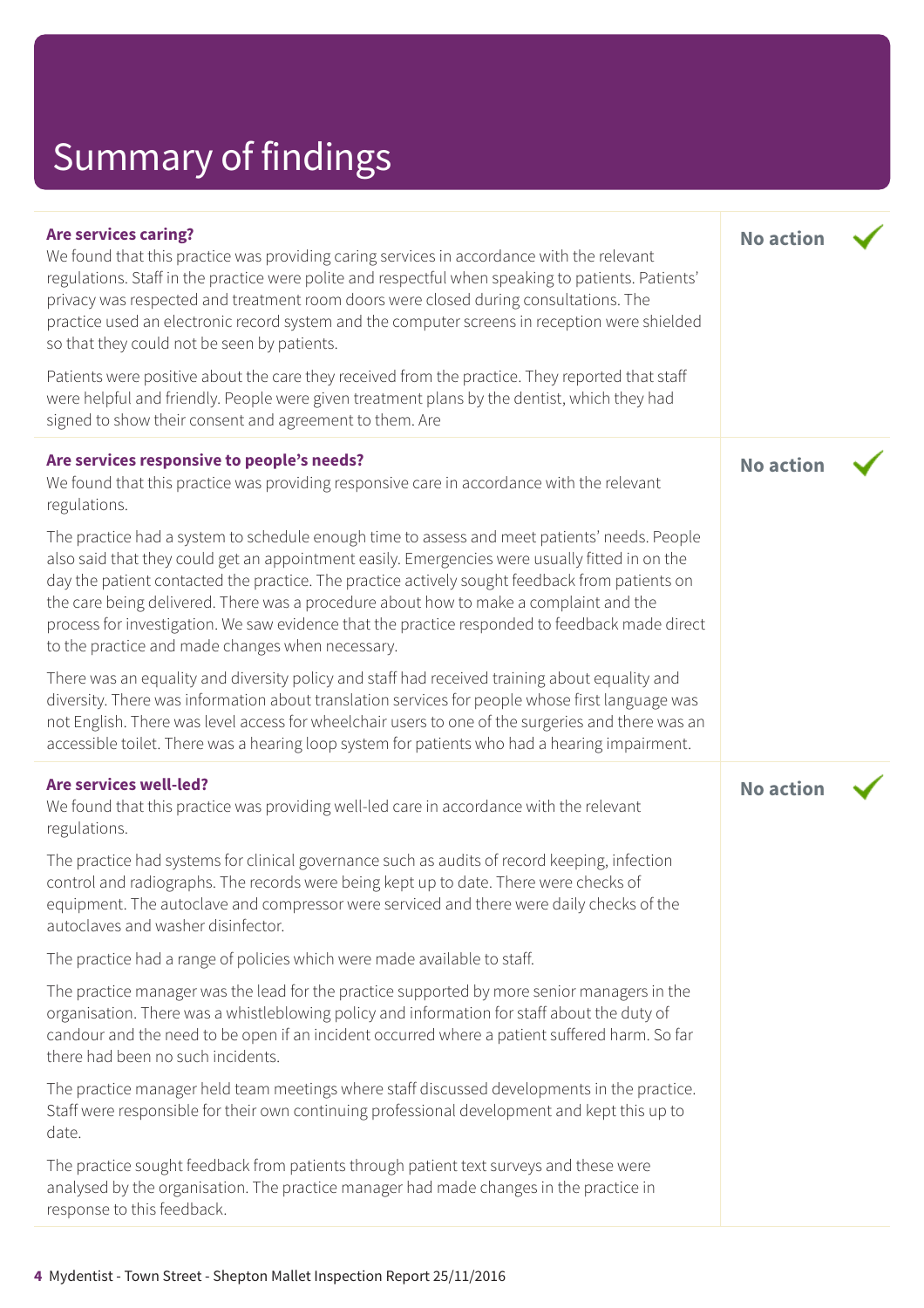

# Mydentist - Town Street - Shepton Mallet

**Detailed findings**

### Background to this inspection

We carried out an announced, comprehensive inspection on 4th October 2016. The inspection took place over one day.

The inspection was led by a CQC inspector. They were accompanied by a dental specialist advisor.

We reviewed information received from the provider prior to the inspection. We also informed the local Healthwatch and NHS England but we received no information about the practice.

During our inspection visit, we reviewed policy documents and dental care records. We spoke with three members of staff and one dentist. We conducted a tour of the practice and looked at the storage arrangements for emergency

medicines and equipment. We observed a dental nurse carrying out decontamination procedures of dental instruments and also observed staff interacting with patients in the waiting area.

Seven people provided feedback about the service. Patients, who completed comment cards, were positive about the care they received from the practice. They were complimentary about the friendly, professional and caring attitude of the dental staff.

To get to the heart of patients' experiences of care and treatment, we always ask the following five questions:

- Is it safe?
- Is it effective?
- Is it caring?
- Is it responsive to people's needs?
- Is it well-led?

These questions therefore formed the framework for the areas we looked at during the inspection.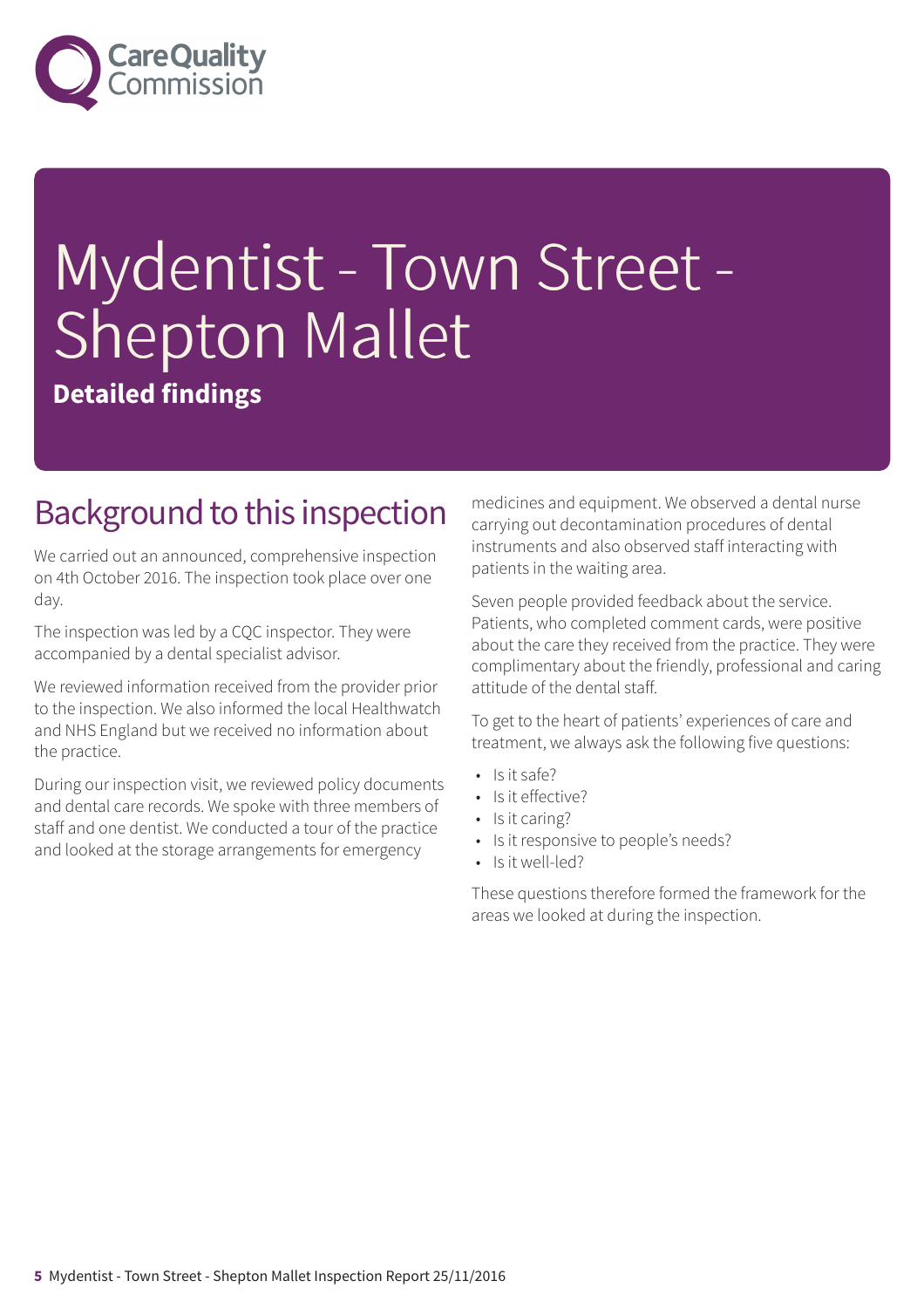# **Our findings**

### **Reporting, learning and improvement from incidents**

There was an effective system for reporting and learning from incidents. There was an incident reporting procedure with information about never events. Never events are serious incidents that should never happen, for example taking out the wrong tooth. The procedure described how incidents should be recorded and reported. The reporting procedure was on the notice board in the staff room so that staff were aware of how to report accidents and incidents. Staff reported any accidents or incidents to the health and safety team in the organisation who decided whether the incident needed to be reported to the Health and Safety Executive under the Reporting of Injuries, Diseases and Dangerous Occurrences Regulations 2013 (RIDDOR). There had not been one accident and no incidents in the practice in the past 12 months. A patient had tripped on the stairs to the car park. Patients rarely used these stairs. The practice had put edging on the stair treads and introduced a procedure for escorting patients if they used the stairs to the car park.

The health and safety team for the organisation received information about all accidents and incidents and analysed and tracked them. The organisation sent quarterly newsletters to all practices with information and learning from incidents in other practices. The practice manager told us that they gave these to staff to read and discussed them in team meetings. We saw minutes of team meetings where health and safety was a regular agenda item. There was a record to show that staff had discussed the accident when a patient fell on the stairs and also ways to prevent further falls in the practice. We saw information from one of the quarterly health and safety meetings with updates to each practice. There was information on the staff room notice board about the duty of candour and what staff needed to do if a patient suffered harm as a result of their treatment. Information about the duty of candour would also be covered in any reporting of a significant event.

### **Reliable safety systems and processes (including**

### **safeguarding)**

There was a procedure on the wall in each surgery about what to do if a member of staff had a sharps injury. There had been no such incidents in the practice. The clinical

staff we spoke with were aware of the policy. A safe system for syringes was used to minimise the risk of incidents. We saw evidence that staff were immunised against blood borne viruses (Hepatitis B) to ensure the safety of patients and staff.

The practice had policies and procedures for child protection and safeguarding adults. Contact details for the local authority social services were posted on the notice boards in the manager's office. The practice manager was the safeguarding lead for the protection of vulnerable children and adults. We saw records to show that staff completed training about safeguarding adults and children. Staff would raise concerns with the safeguarding lead. There had been no safeguarding issues reported by the practice to the local safeguarding team.

There was a whistleblowing policy which staff could follow if they had concerns about another member of staff's performance. Staff would report concerns to the practice manager or a manager in another practice. There was also a company whistle blowing helpline so that staff could raise a concern in confidence.

There was a process for responding to patient safety alerts. The manager received safety alerts by email from the central operations team that received alerts from the Medicines and Healthcare Regulatory Agency (MHRA) and NHS England. The manager told us that they printed off the alerts and shared them with the team. Staff read them then signed a form to say that they had read and understood them. We noted that there was a regular health and safety agenda item for staff meetings which would include discussion of safety alerts. The manager would make any changes needed as a result of an alert.

### **Medical emergencies**

The practice had arrangements to deal with medical emergencies. Staff had received training in emergency resuscitation and basic life support and this was refreshed every year. We saw certificates for this training. Staff also practiced the procedure for responding to medical emergencies every three months. The staff we spoke with were aware of the practice procedures for responding to an emergency. The practice had emergency equipment in accordance with guidance issued by the Resuscitation Council UK. This included relevant emergency medicines and oxygen and an automated external defibrillator (AED). (An AED is a portable electronic device that analyses life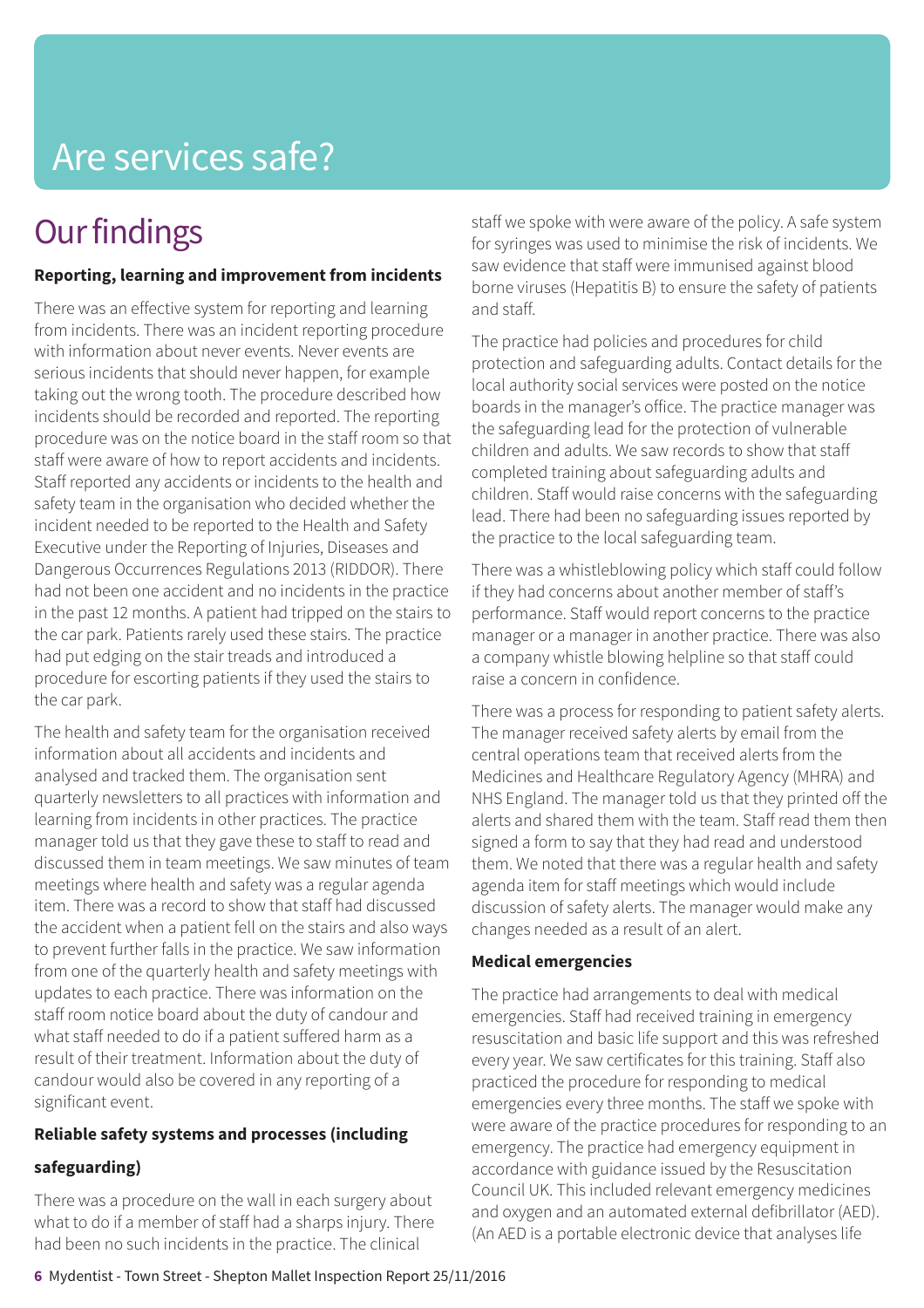threatening irregularities of the heart and delivers an electrical shock to attempt to restore a normal heart rhythm). There were defibrillator pads for both adults and children. The oxygen cylinder and resuscitation mask were in date. The oxygen cylinder was being routinely checked for effectiveness and we saw records for these daily tests. We noted that there was no sign on the surgery door where it was kept to show that oxygen was stored in that room. We reviewed the contents of the emergency medicines kit. We saw records of weekly and monthly audits of the medicines and equipment and all the emergency medicines were in date. The glucagon injections were not being kept in the fridge, however, the expiry date had been adjusted accordingly to take account of this.

### **Recruitment and staffing**

The practice staffing consisted of one dentist and a trainee dentist, a hygienist, a qualified dental nurse, two trainee dental nurses, two receptionists and a practice manager. The manager told us that two new permanent dentists were being recruited. They said that they had sufficient nurses to support the number of dentists but they had access to other nurses from within the company or they would use agency nurses if they were short staffed.

There was a recruitment procedure recorded on the computer system. This provided information about the appropriate checks that needed to be carried out to ensure new staff were suitable and competent for their role. This included an interview, a review of employment and medical history, checking of qualifications, identification, references and a check of the right to work in the UK. At the previous inspection we made a requirement because checks were not taking place in line with the organisation's recruitment policy. For example, one member of staff had one reference and another had no references. One member of staff also had no Disclosure and Barring check before they started work.

During this visit we found that this requirement had been addressed. We looked at the records of recruitment checks for three staff. Each member of staff had completed an application form. They each had a disclosure and barring service (DBS) check and had a copy of their passport as proof of identity and information about their right to work in the UK. One member of staff had two references, one had one reference from a previous employer and one had a character reference. The manager told us that the head office recruited the dentists and their checks were kept

there. However, they could request copies of the dentists' checks to keep in the practice. There was a record of the immunisation status of the nurses and dentists. We saw that appropriate checks of registration with the General Dental Council (GDC) had been carried out for all the qualified staff. There were certificates of qualifications. New staff had an induction and probationary staff had an induction an s

#### **Monitoring Health and Safety and responding to Risk**

There were arrangements to deal with foreseeable emergencies. We saw that there was a health and safety policy. The practice had a fire risk assessment and there were certificates showing that the fire alarm system and emergency lighting had been serviced. The practice manger was the fire marshal. There were records of fire drills which showed that a fire evacuation happened about one a year. There were risk assessments for the general risks in the practice. These included the action to be taken to manage risk and were reviewed annually. The practice had a business continuity plan to ensure continuity of care in the event that the practice's premises could not be used for any reason.

There were arrangements to meet the Control of Substances Hazardous to Health 2002 (COSHH) Regulations. There was information from the Health and Safety Executive about COSHH. There were COSHH risk assessments and there were also safety data sheets for hazardous substances and cleaning products.

The practice followed national guidelines on patient safety. For example, the practice used a rubber dam for root canal treatments and some cosmetic treatments. A rubber dam is a thin, rectangular sheet, usually latex rubber, used in dentistry to isolate the operative site from the rest of the mouth.

#### **Infection control**

There were systems to reduce the risk and spread of infection. One of the dental nurses was infection control lead for the practice. There was a comprehensive infection control policy displayed in the decontamination room and available on the organisation's intranet. Clinical staff were required to produce evidence to show that they had been effectively vaccinated against Hepatitis B to prevent the spread of infection between staff and patients. There were good supplies of protective equipment for patients and staff members including gloves, masks, eye protection and

**7** Mydentist - Town Street - Shepton Mallet Inspection Report 25/11/2016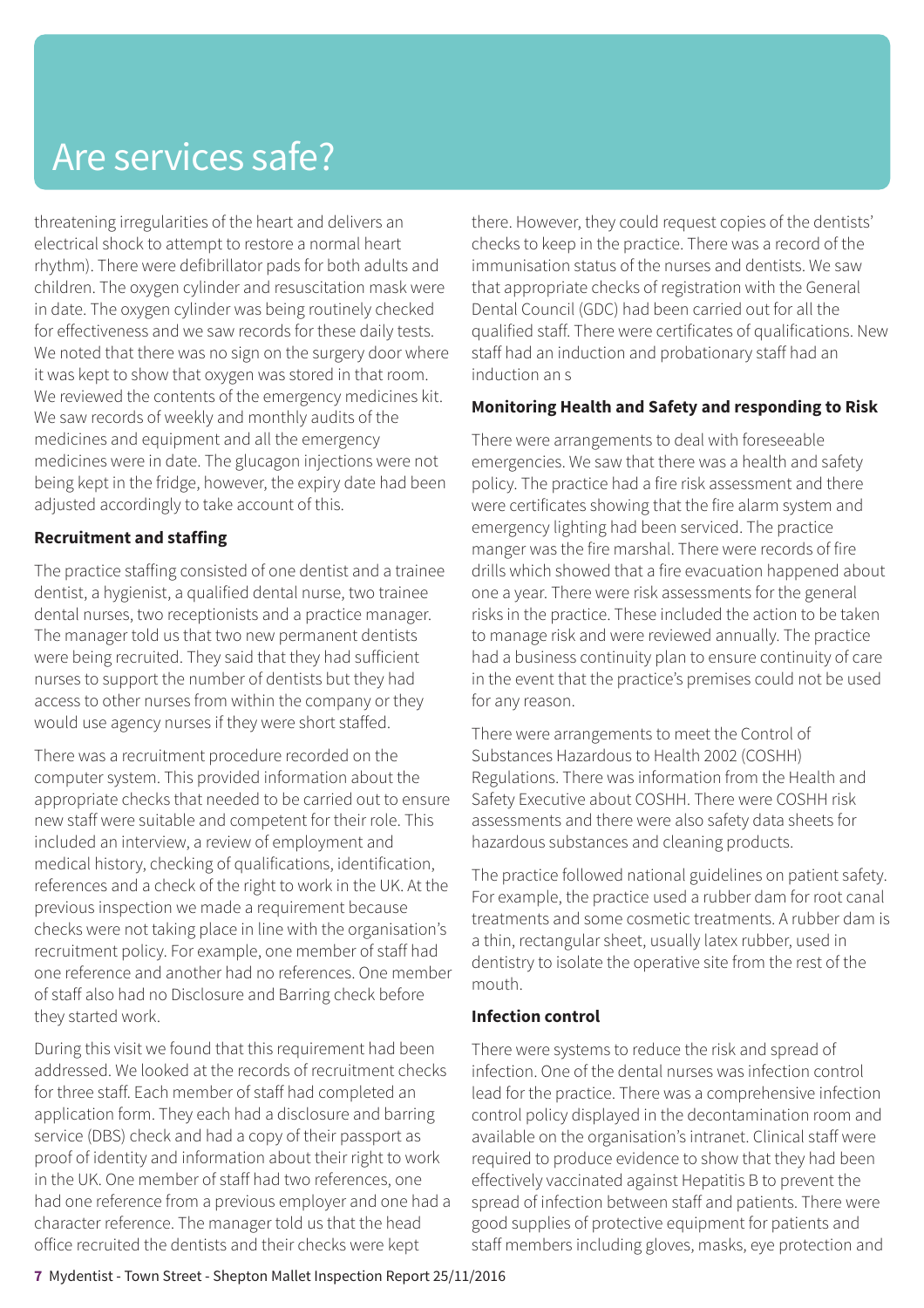aprons. There were hand washing facilities in the treatment rooms and the toilet. The dentists, nurses and hygienist wore uniforms in the clinical areas and they were responsible for laundering these.

We found that the practice was following relevant guidance about cleaning and infection control. The lead nurse was the designated lead professional for infection control. The manager told us that a cleaner was employed to clean the surgery. At the previous inspection we found that the cleaner was not following the provider's cleaning schedule. At this inspection we noted that cleaning schedules were completed and the practice looked clean throughout. The nurses cleaned the surgeries. One patient we spoke with said that the practice was always clean and hygienic. Four people who provided written feedback said that the environment was always clean and hygienic. Ten people who completed comment cards said that he environment was safe and hygienic.

We examined the facilities for cleaning and decontaminating dental instruments in the decontamination room. The practice had followed the guidance on decontamination and infection control issued by the Department of Health, namely 'Health Technical Memorandum 01-05 - Decontamination in primary care dental practices (HTM 01-05)' when setting up their decontamination room. In accordance with HTM 01-05 guidance dirty instruments were carried from the surgery to the decontamination room in a designated sealed box to ensure the risk of the spread of infection was minimised.

There was a clear flow from 'dirty' to 'clean.' There were two sinks, one for washing and one for rinsing, and a washer disinfector. The nurse showed us the process for decontamination of instruments. They put on personal protective equipment (PPE) including domestic style rubber gloves. They washed the instruments in the washing bowl after testing the temperature of the water then placed them in the washer disinfector. We noted that there were pools of water near the sinks and washer disinfector. These could possibly be a source of cross-contamination. We brought this to the attention of the practice manager and they took immediate action to put this right. The nurse inspected the instruments for debris under an illuminated magnifying glass, placed them on trays and put them into one of the autoclaves to sterilise. After the sterilisation cycle was complete they took the instruments out of the steriliser to the clean area of the room, put them into date

stamped bags and put them into a clean container to take back to the surgery. The nurse also showed us how they cleaned down the surgery between patients and sanitised the surfaces.

The autoclaves were checked daily for their performance, for example, in terms of temperature and pressure. The washer disinfector was also checked and cleaned daily. Logs were kept of the results demonstrating that the equipment was working well. We saw certificates to show that equipment was serviced annually.

Procedures to control the risk of infection were monitored as part of the daily checks and the practice had carried out cross infection audits. At the previous inspection we noted that these were not taking place at the recommended six monthly intervals and the nurse carrying out the audits was not trained in infection control. We noted during this visit that all staff were trained in infection control. An infection control audit took place in April 2016 and this was reviewed after six months to make sure it was still current and the manager monitored infection control every month.

The practice had an on-going contract with a clinical waste contractor. Waste was being appropriately stored and segregated. This included clinical waste and safe disposal of sharps. There was a Legionella risk assessment (Legionella is a bacterium found in the environment which can contaminate water systems in buildings). We saw a log book of monthly checks of the temperatures at the cold and hot water outlets. The nurse showed us how they flushed the dental water lines in accordance with current guidance in order to prevent the growth of Legionella.

#### **Equipment and medicines**

We found that the equipment used at the practice was regularly serviced and well maintained. For example, we saw documents showing that the sterilising equipment, air compressor, fire equipment and X-ray equipment had all been inspected and serviced. We saw an up-to-date portable appliance testing (PAT) certificate for all electrical items.

Medicines were stored securely in a cupboard and a designated fridge. The temperature of the fridge was monitored and recorded. Prescription pads were locked in the safe and there was a log of all prescriptions. The defibrillator was kept in reception. There was an oxygen cylinder and back up cylinder with up to date certificates.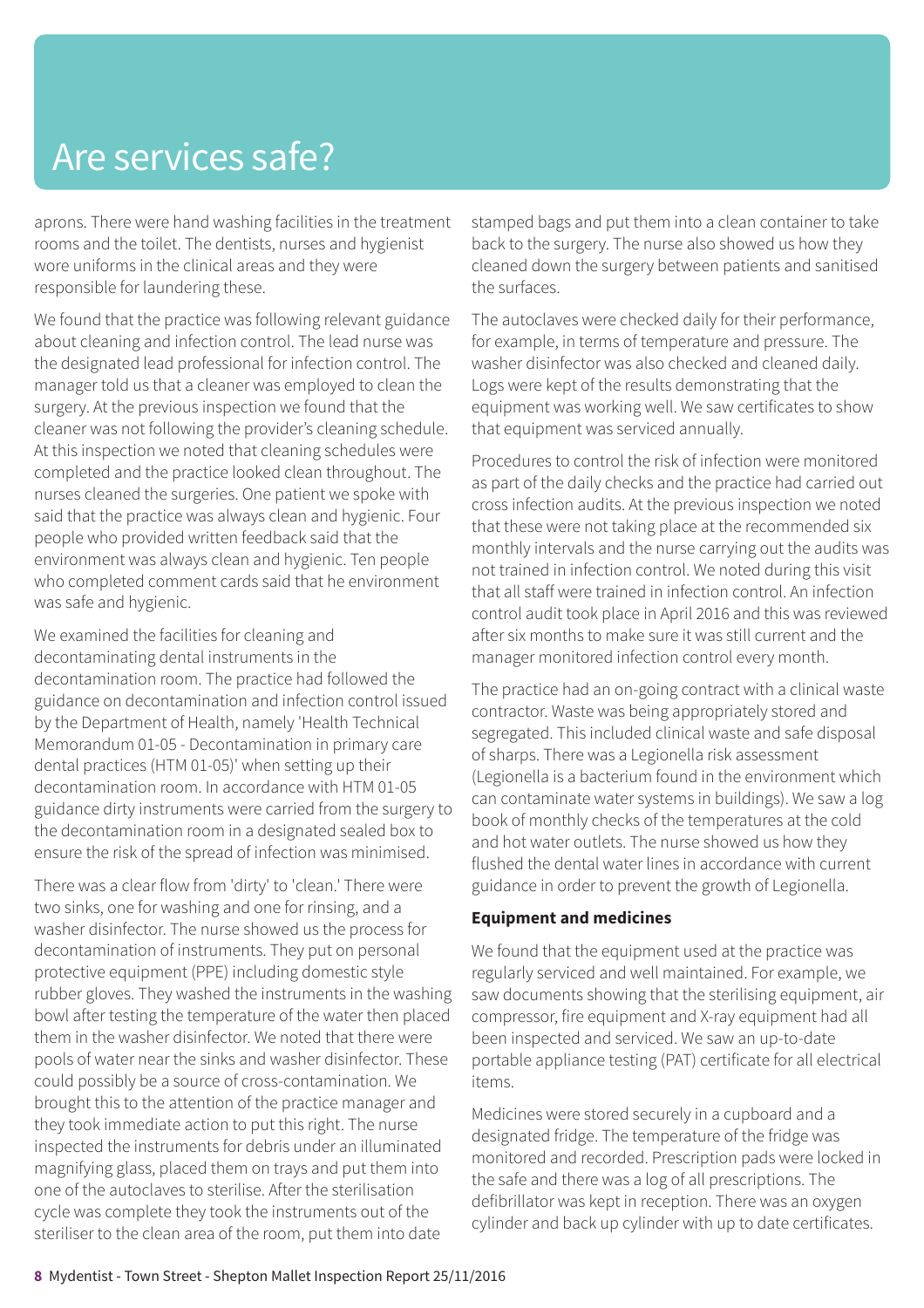### **Radiography (X-rays)**

There was an X–ray unit in each of the surgeries and an orthopantomogram (OPG) which was located in a specific X-ray room and was used for taking a full view of

the patients' teeth and supporting structures. There were suitable arrangements in place to ensure the safety of the equipment. We saw a radiation protection file which contained the names of the Radiation Protection Advisor and the Radiation Protection Supervisors and the necessary records relating to the X-ray equipment. These were the critical examination packs for each X-ray set along with the maintenance logs, Health and Safety Executive (HSE) notification and a copy of the local rules. The local rules describe the operating procedures for the area where x-rays are taken and the amount of radiation required to achieve a good image. Each practice must compile their own local rules for each x-ray set on the premises. The local rules set out the dimensions of the controlled area around the dental chair/patient and state the lowest x-ray dose possible to use. Applying the local rules to each x-ray taken means that x-rays are carried out safely. We saw records of audits of the radiographs.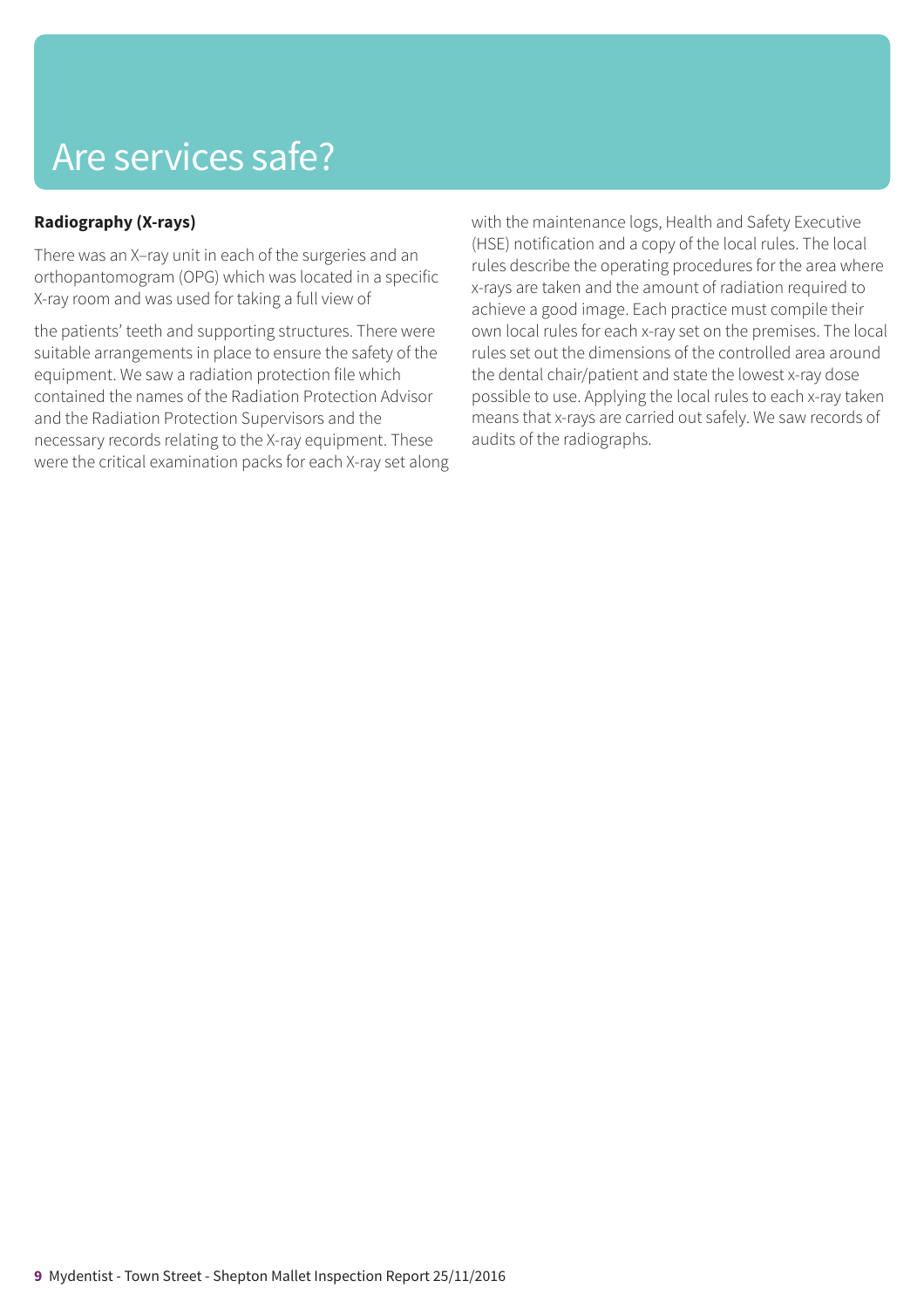# Are services effective? (for example, treatment is effective)

# **Our findings**

### **Monitoring and improving outcomes for patients**

We reviewed a sample of dental care records. These showed that the dentist took X-rays at appropriate intervals, as informed by guidance issued by the Faculty of General Dental Practice (FGDP). They also recorded the justification, findings and quality assurance of X-ray images taken. The records showed that an assessment of periodontal tissues was undertaken using the basic periodontal examination (BPE) screening tool. (The BPE is a simple and rapid screening tool used by dentists to indicate the level of treatment needed in relation to a patient's gums.) Patients' BPE scores were recorded in the dental care records we read.

We found evidence that the practice conducted audits of infection control, radiographs and record keeping. We saw that information about medical history was entered in patient's records and this information was reviewed and updated at every visit. This meant that the dentist is informed of any changes in people's physical health which might affect the type of care they receive. We spoke with one patient who confirmed that their medical history had been recorded and this was updated at every visit.

We saw evidence that the practice kept up to date with the current guidelines and research in order continually to develop and improve their system of clinical risk management. For example, the practice referred to National Institute for Health and Care Excellence (NICE) guidelines in relation to referring patients for removal of wisdom teeth and prescribing antibiotics. They also conducted risk assessments for patients to help them to decide appropriate intervals for recalling patients. The dentist and hygienist were aware of the Delivering Better Oral Health Toolkit when considering care and advice for patients.

### **Health promotion & prevention**

The dentist said that they discussed health promotion with individual patients according to their needs. This included discussions around smoking and sensible alcohol use. We saw records of examinations of soft tissue to check for the early signs of oral cancer.

The practice promoted the maintenance of good oral health through information about effective tooth brushing. We observed that there was some information about tooth brushing displayed in the waiting area. This could be used to support patient's understanding of how to prevent gum disease and how to maintain their teeth in good condition.

### **Staffing**

There was a practice manager, two dentists, one qualified nurse, two trainee nurses, a dental hygienist, two receptionists and a cleaner. There had been some staffing issues but the practice manager was managing these and was recruiting new dentists. They would also use locums to make sure that they could always deliver their NHS contract. We noted that the hygienist was supported by a dental nurse.

At the previous inspection a requirement was made that staff must receive appropriate appraisal to enable them to carry out the duties they are employed to perform and staff should be monitored to ensure that they receive regular mandatory training at appropriate intervals. This had been addressed.

The practice manager told us that all staff received professional development and training. The company had online training for each job role. We saw the computer records which showed that all the staff had completed training. Courses for all staff included safeguarding, cardio pulmonary resuscitation, medical emergencies, infection control, health and safety, equality and diversity and the Mental Capacity Act 2005 (MCA.) The dentists, hygienist and the nurses were responsible for their own continuing professional development (CPD.) They logged all their training hours online with the General Dental Council (GDC.) A log of CPD was kept in the practice.

The practice manager had recently completed appraisals for the nurses and receptionists. They each had a personal development plan to make sure they had the right skills and training for their job. The permanent dentists had regular peer reviews within the company supported by the Clinical Support Manager.

### **Working with other services**

The practice had suitable arrangements for working with other health professionals to ensure quality of care for their patients. The dentists used a system of onward referral to other providers, for example, for oral surgery, orthodontics or endodontics. Where there was a concern about oral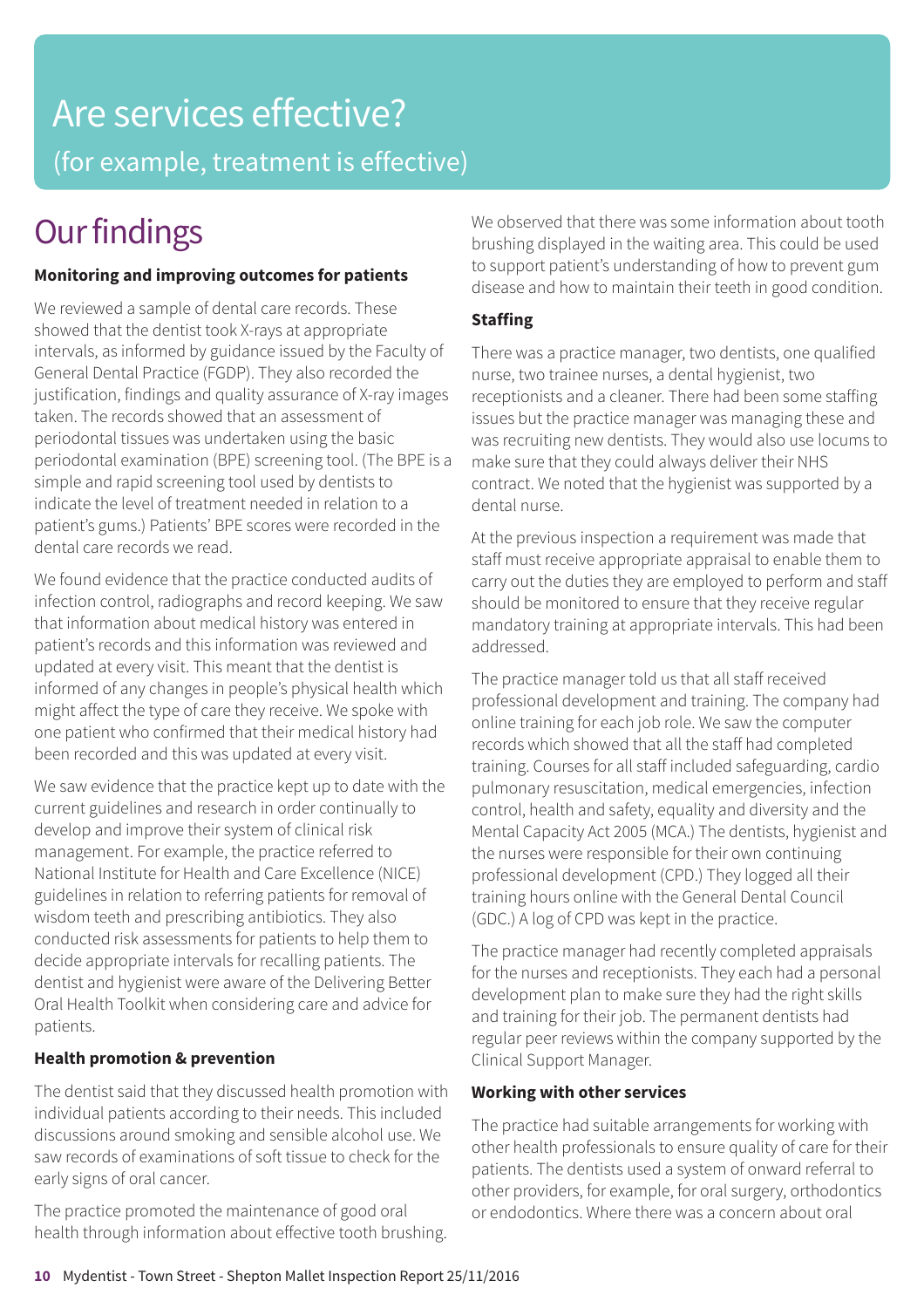# Are services effective? (for example, treatment is effective)

cancer a referral was made to the local hospital. We saw referral letters which showed that referral information was sent to the specialist service about each patient, including their medical history and x-rays.

#### **Consent to care and treatment**

The practice ensured that valid consent was obtained for all care and treatment. The records showed that the dentists discussed treatment options, including risks and benefits, as well as costs, with each patient. Verbal consent was obtained for private treatment and NHS patients signed the NHS treatment plans. When treatment was needed for younger children the dentist obtained consent from their parents and some older children were able to consent to their own treatment. We spoke with one patient who said that the dentist discussed options for treatment, they were always asked for their consent and they signed the NHS treatment plan.

When we spoke with one of the dentists we found that they had understanding about the Mental Capacity Act 2005 (MCA.) The MCA provides a legal framework for health and care professionals to act and make decisions on behalf of adults who lack the capacity to make particular decisions for themselves. The dentist gave examples of how they would treat a person if they lacked capacity. We found evidence of training about the MCA for the dentists. The dentist was also aware that some older children are competent to make their own decisions about treatment and encouraged children to be involved in decisions about their care. They gave examples of how they involved children in decision making through simple discussion and using visual aids.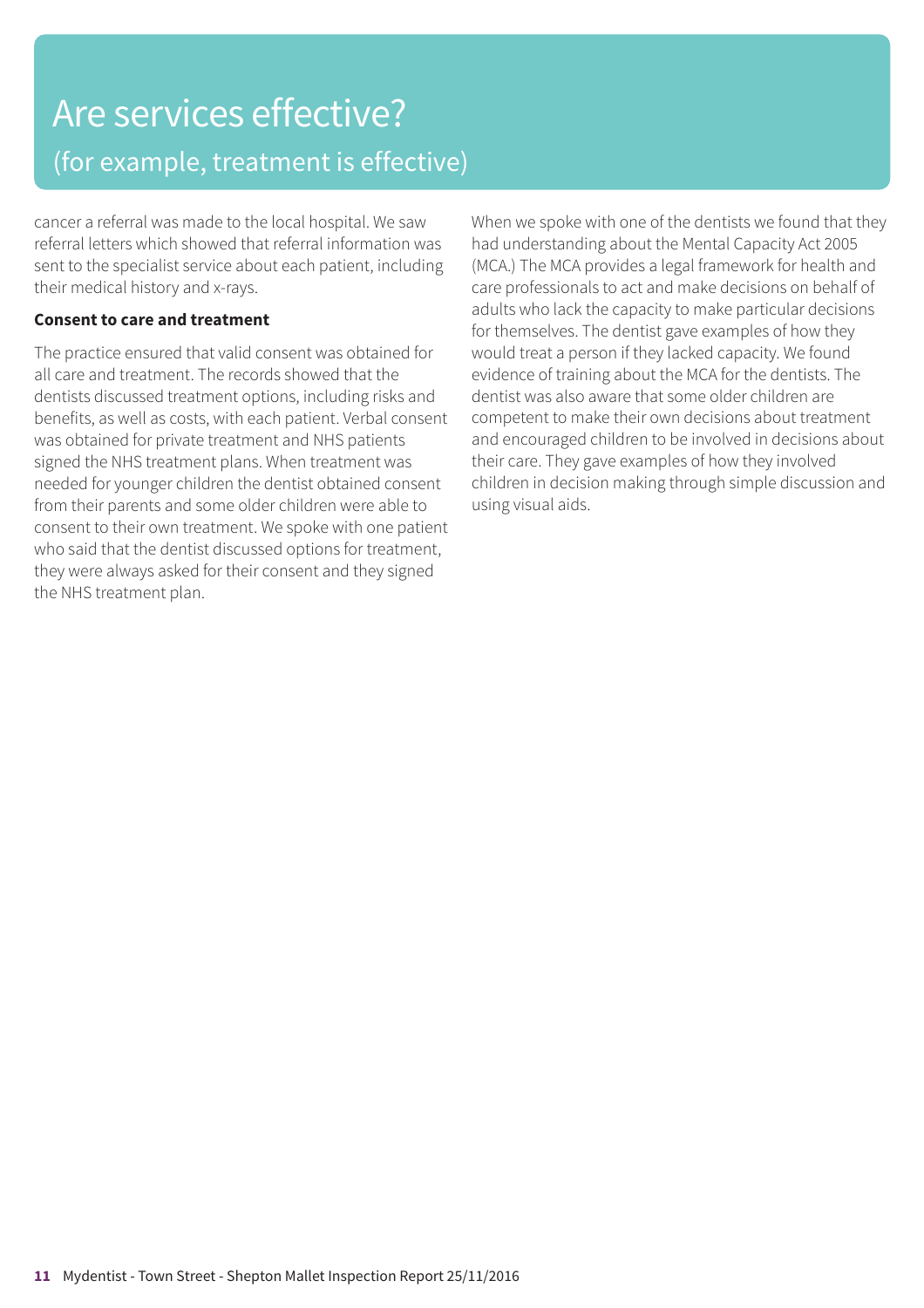# Are services caring?

### **Our findings**

#### **Respect, dignity, compassion & empathy**

Patient confidentiality was respected. The practice used an electronic record system. We noted that computer screens in reception were angled so that they could not be seen by patients. There was a confidentiality policy and staff had training about information governance and Data Protection. Patients were afforded appropriate privacy as the treatment room doors were closed during consultations. Discussions about clinical issues took place in the privacy of the surgery. If patients needed to have private discussions about fees and payments they would be offered the use of the manager's office or the staff room. We observed that staff in the practice were polite and respectful when speaking to patients. Patients told us that they were treated with respect.

Patients who completed comment cards, were positive about the care they received from the practice. Patients reported that staff were helpful, and friendly. They said that they provided a very good service. One patient we spoke with said that the dentist and nurse were polite and respectful and 'lovely.' Two other patients said that the dentist and nurse were friendly and 'not scary.'

#### **Involvement in decisions about care and treatment**

There were clear NHS treatment plans. Written consent was obtained for the NHS treatment plans showing that people were involved in decisions about their care. One patient we spoke with said that the dentist obtained their consent to treatment and explained treatment to them very clearly so that they could make decisions. The patient records showed that any issues or options for treatment were discussed. As discussed previously, the dentist we spoke with was aware of the MCA and making decisions in people's best interests when obtaining consent to treatment. There was information for staff about the MCA and assessing capacity and staff had received training about the MCA.

#### **Support to patients**

The practice manager told us that the dentists would allow extra time if they had an anxious patient. Staff were able to put a marker on the computer system to identify when there was a nervous patient. The receptionists would chat and offer a drink and sometimes they would act as chaperones to offer reassurance. Some anxious patients were referred for treatment under sedation.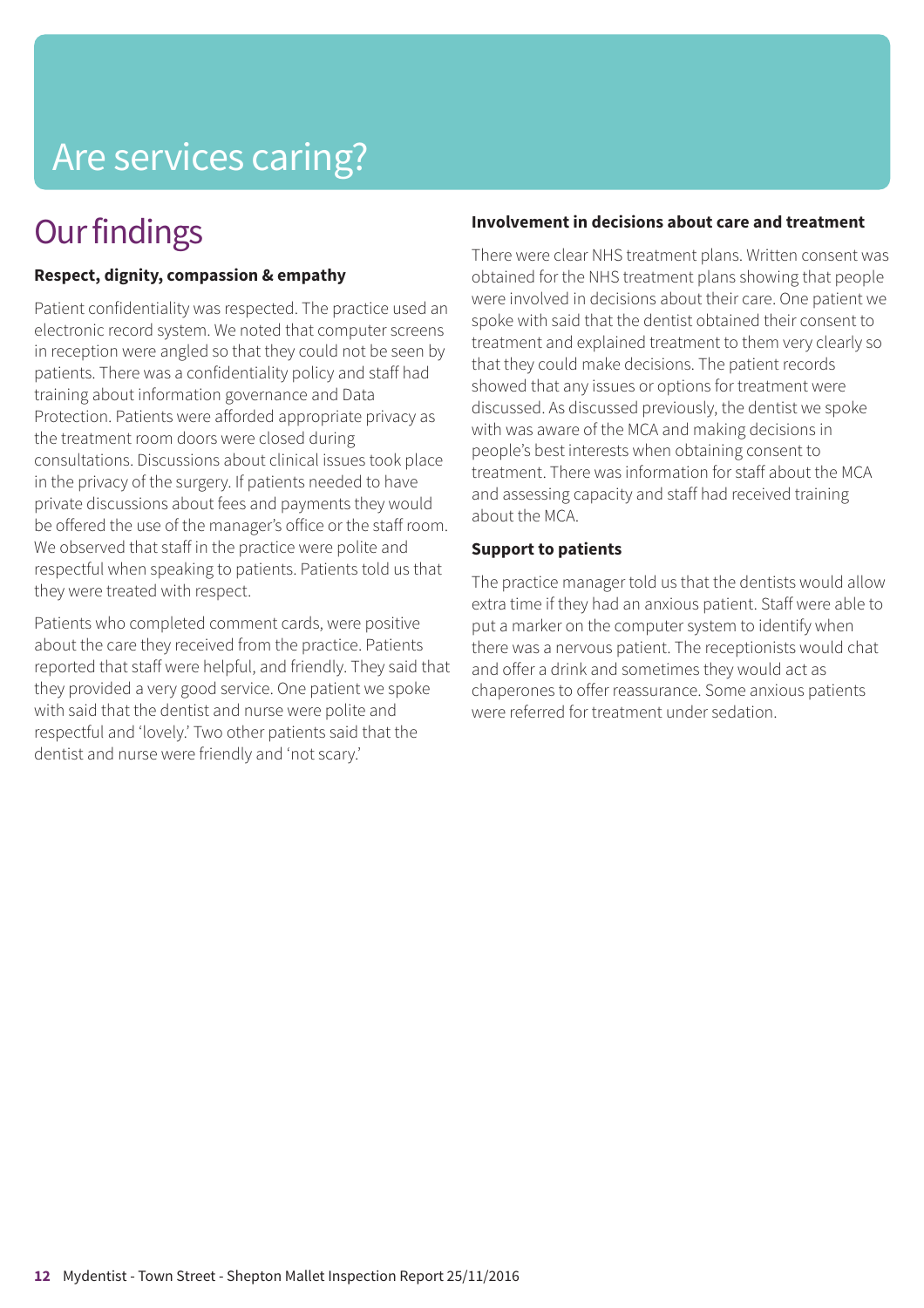# Are services responsive to people's needs? (for example, to feedback?)

# **Our findings**

### **Responding to and meeting patients' needs**

The practice had a system to schedule enough time to assess and meet patients' needs. The practice reserved one appointment slot each day for each dentist to see emergencies. Patients commented that the staff provided a good service. Two patients who provided written feedback said that there was a long wait for available appointments but other patients did not raise this as a concern. One patient told us that it was easy to make an appointment when they wanted one and they were offered a choice of times. They said that appointments ran on time.

The practice actively sought feedback from patients on the care being delivered. We saw evidence that the practice responded to feedback that they received on the NHS Choices website. For example, one patient had said that it was difficult to get through to the practice by phone. The practice had made changes to the telephone system so that the calls were answered more promptly. The practice sent each patient a text message survey after each appointment. Views were collated at head office and they shared the results with each practice in the organisation so they could all learn from feedback. There were feedback cards in reception and staff discussed the feedback in team meetings. The practice had received feedback about availability of appointments and had started to open until 7pm on Mondays and on some Saturday mornings to increase the choice of times for patients.

### **Tackling inequity and promoting equality**

There was an equality and diversity policy and staff training about equality and diversity was included in the safeguarding training. There were some reasonable adjustments in place. There was information in reception

about translation services and British sign language. There was a loop system for deaf people. There was level access to the ground floor reception and one of the surgeries and there was a downstairs toilet with facilities for disabled patients.

### **Access to the service**

The opening hours were displayed in reception and on the practice website. Out of hours the practice provided contact information for an emergency helpline and the patient would be seen within 48 hours in the Somerset area. Five out of seven patients who provided feedback told us that they had no difficulty getting appointments. Emergencies were usually fitted in on the day the patient contacted the practice.

### **Concerns & complaints**

There was a procedure about how to make a complaint, including timescales for responding to complaints and the process for investigation. We saw that information about how to make a complaint was displayed in the waiting area. One patient was not aware of the complaints procedure but knew how to make a complaint to the practice manager. They had not needed to complain. Information about concerns and complaints was logged on the computer. We saw records of an ongoing complaint. This showed that the complaints procedure was followed. There was a patient support team who monitored progress with investigation of complaints. The practice manager said that learning from complaints was discussed in practice meetings and we saw minutes to confirm this. These showed that learning points were discussed such as improving how the patient's journey through the practice was managed and staff always being positive and courteous.